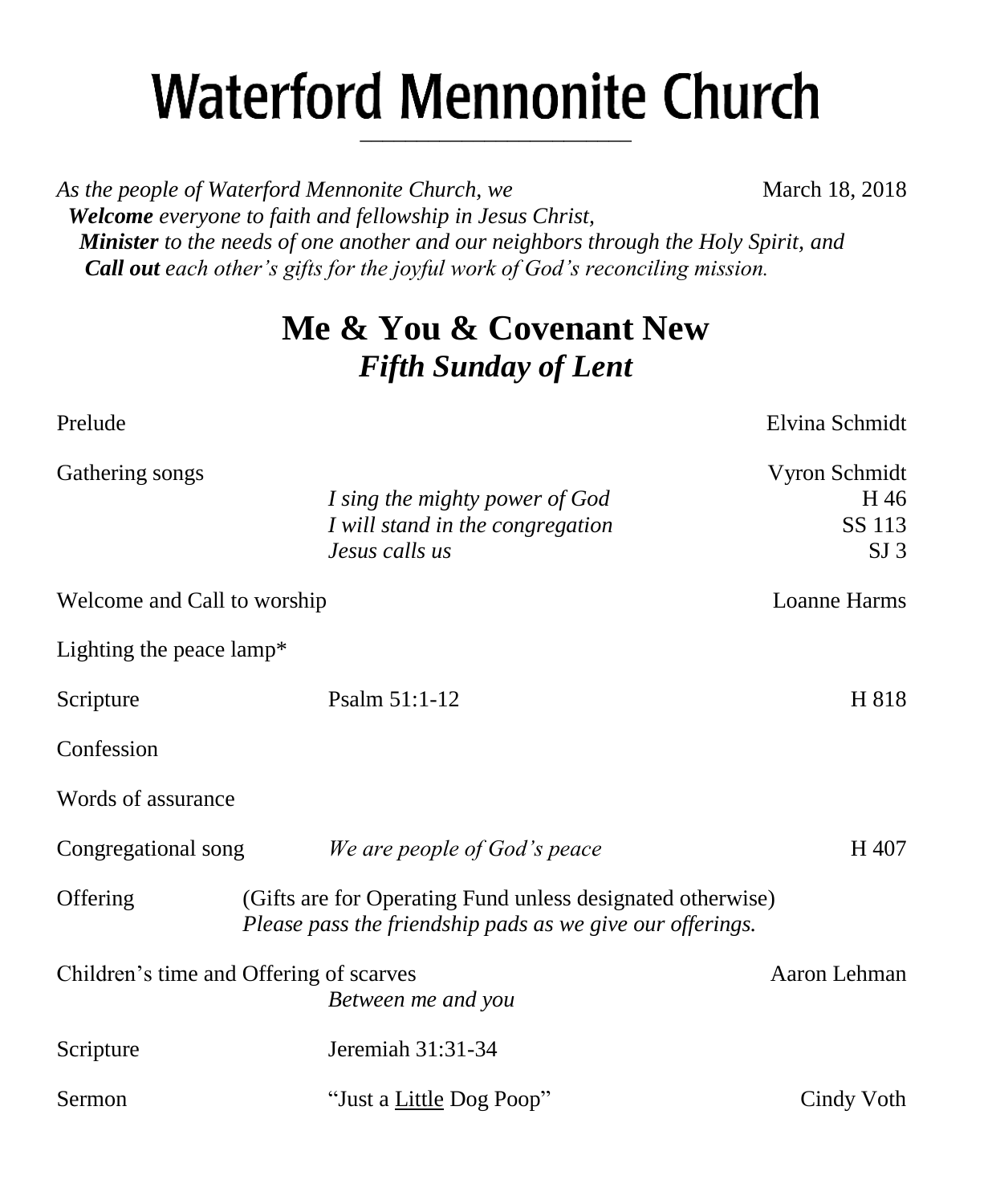| Song of Response      | Rain down    | SJ 49                                        |
|-----------------------|--------------|----------------------------------------------|
| God's work among us   |              | Cindy Cumberbatch, Mennonite Mission Network |
| Congregational prayer |              | Velma Swartz                                 |
| <b>Benediction</b>    |              |                                              |
| Sending song          | Take my life | H 389                                        |

H = *Hymnal: A Worship Book*; SJ = *Sing the Journey; SS = Sing the Story*

\*We light the peace lamp every Sunday to lament all unnecessary and violent loss of life around the world.

#### **Living Stream Worship: The services are live streamed at** [www.waterfordchurch.org](http://www.waterfordchurch.org/)

#### **Special Events this Week**

Thursday 7:00 p.m. Hesston College's Bel Canto Singers will present *Living Water,* a program of choral music.

#### **Welcome Guests**

Large print copies of the bulletin and the hymnal and hearing aid systems are available from the ushers. Sermon boards for children are available at the back door; please pick one up as you enter. You are invited to bring infants through age two children to the nursery. Pick up the newsletter, *Buzz,* from the welcome kiosk in the foyer.

#### **Welcome Team**

| Greeter/Hosts  | Bob & Rachel Brenneman; Jon. & Mary Ann Wieand                           |  |  |  |
|----------------|--------------------------------------------------------------------------|--|--|--|
| <b>Ushers</b>  | Dale Miller, Ken Otto, Dennis Myers (1 <sup>st</sup> );                  |  |  |  |
|                | Glenn Reinford, Byron Yoder $(2nd)$                                      |  |  |  |
| <b>Nursery</b> | Deb Brenneman, Cindy Yoder (1 <sup>st</sup> ); Darlene Miller (Nurture); |  |  |  |
|                | Karen Hostetler, Barb Landes $(2nd)$                                     |  |  |  |
| Audiovisual    | Glen Kauffmann, Chrissy Kauffmann, Shawn Stutzman, Félix Pérez Diener    |  |  |  |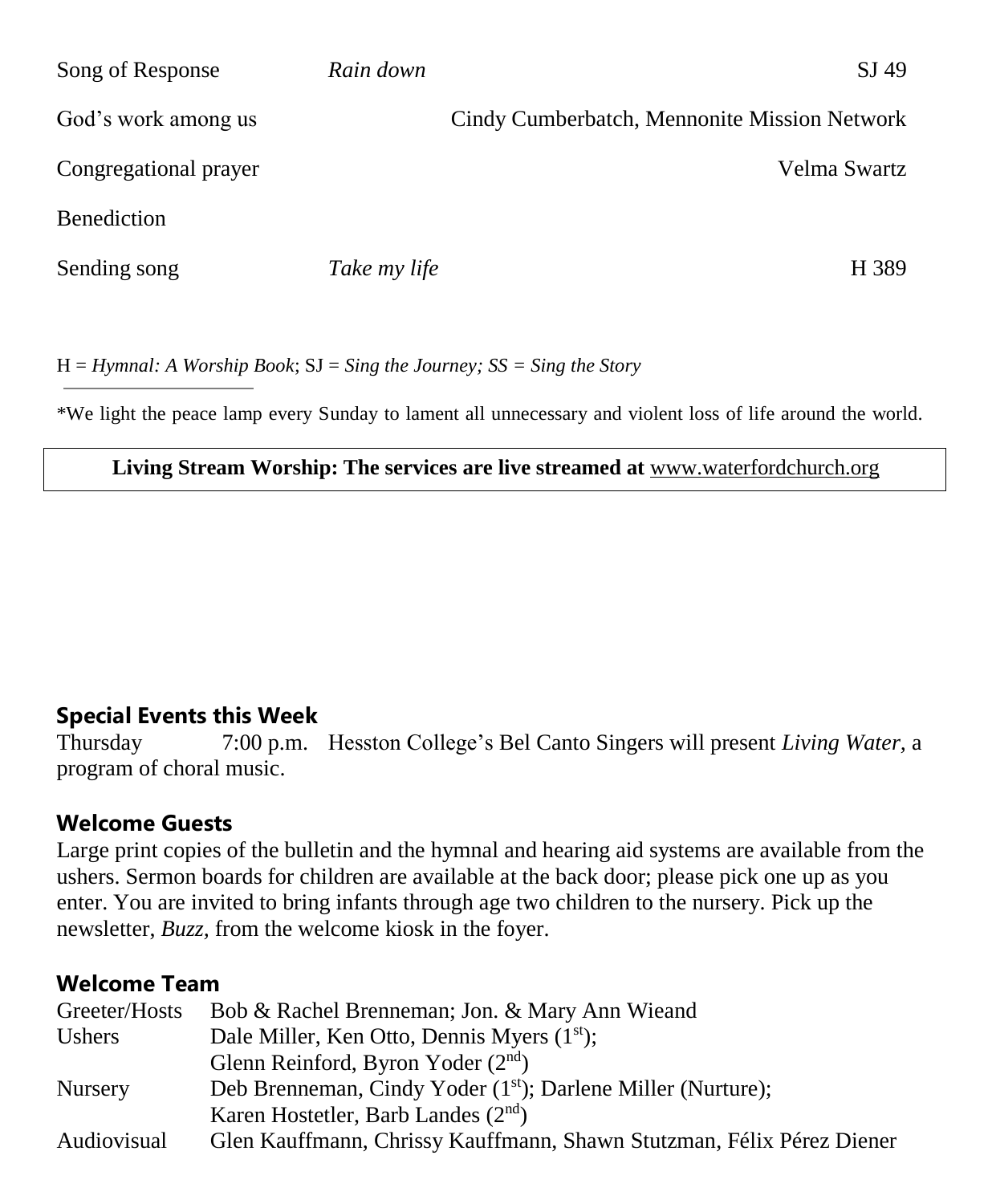### **Prayers for Brothers and Sisters**

This week we remember in prayer college student *Lane Miller* who is a first year student at Indiana State University.

Tonight's *MYF service auction* to raise funds to support future faith formational activities, including the upcoming service and wilderness trip this summer in Chicago and Wisconsin.

*Dan and Kathryn Smith Derksen* of Mennonite Mission Network serve alongside Oscar Siwali, founder of Southern African Development and Reconstruction Agency. They request prayer for the water shortage in Cape Town, South Africa. May just ways of distribution be implemented to defuse the tension over scarce resources.

*Those participating* in the service-learning trip to Ecuador as they spend time in Zábolo.

*Jackson King,* son of Tillman and Jennifer, as he is serving in Anchorage, Alaska with Service Adventure.

*Russ and Cathy Hostetler* as they continue with making decisions for Cathy's health needs.

*Hesston College Bel Canto Singers* on their spring break tour.

*Jill Landis and her daughters, Anusha and Navya,* as they adjust to living with Steve and Emily.

Thankfulness for *the wisdom of the youth of our nation* in their ongoing witness against guns.

Each Sunday throughout Lent, we will receive special contributions to support the Mennonite churches in the Democratic Republic of the Congo, administered through Mennonite Central Committee. Please place your gifts in the regular offering designated for "Kasai."